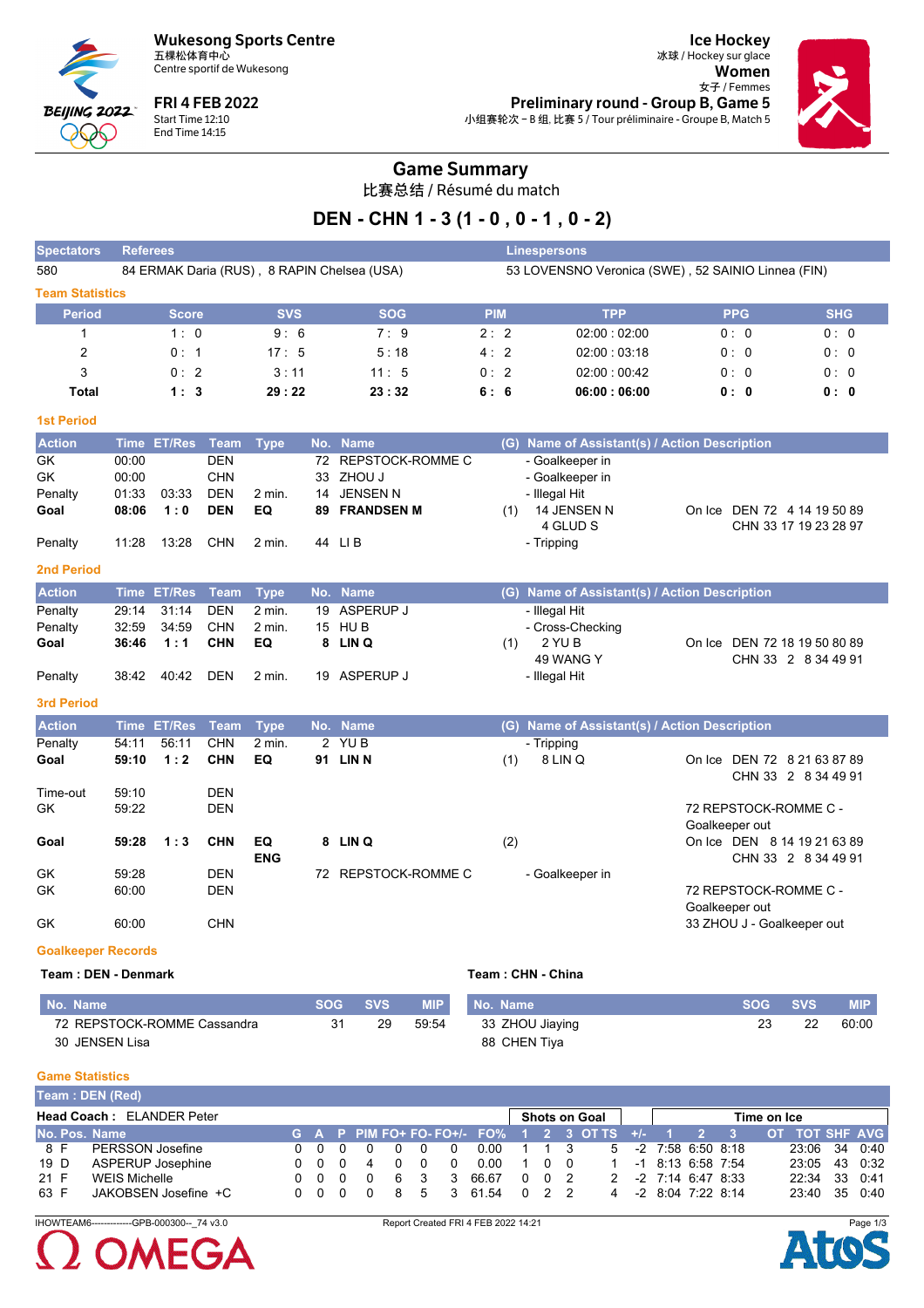



# **FRI 4 FEB 2022**

Centre sportif de Wukesong

Start Time 12:10<br>End Time 14:15

#### **Ice Hockey** 冰球 / Hockey sur glace

Women 女子 / Femmes Preliminary round - Group B, Game 5 小组赛轮次-B组,比赛 5 / Tour préliminaire - Groupe B, Match 5

|               | <b>Head Coach: ELANDER Peter</b> |              |              |              |   |    |    |                   |       |                |                |          | <b>Shots on Goal</b> |          |                |                      | Time on Ice |                |    |            |
|---------------|----------------------------------|--------------|--------------|--------------|---|----|----|-------------------|-------|----------------|----------------|----------|----------------------|----------|----------------|----------------------|-------------|----------------|----|------------|
| No. Pos. Name |                                  | G.           | A            | P            |   |    |    | PIM FO+ FO- FO+/- | FO%   |                | $\overline{2}$ | 3        | <b>OT TS</b>         | $+/-$    | $\overline{2}$ | 3                    | OT.         | <b>TOT SHF</b> |    | <b>AVG</b> |
| 89 D          | FRANDSEN Malene +A               | $\mathbf{1}$ | 0            | 1            | 0 | 0  | 0  | $\Omega$          | 0.00  | $\overline{2}$ | $\Omega$       | $\Omega$ | 2                    | $-2$     | 8:25 6:09 5:59 |                      |             | 20:33          | 36 | 0:34       |
| 2 D           | <b>MELBERG Kristine</b>          | $\Omega$     | 0            | 0            | 0 | 0  | 0  | 0                 | 0.00  | 0              | 0              | $\Omega$ | 0                    | 0        |                | 4:50 5:36 4:36       |             | 15:02          | 27 | 0:33       |
| 4 F           | <b>GLUD Silke</b>                | $\mathbf{0}$ |              |              | 0 | 0  | 0  | 0                 | 0.00  | 0              | 0              | 0        | 0                    | $+1$     | 3:58 0:57      | 0:00                 |             | 4:55           | 11 | 0:26       |
| 14 F          | <b>JENSEN Nicoline</b>           | $\Omega$     |              |              | 2 | 4  | 9  | -5                | 30.77 |                | 0              | 0        |                      | 0        | 6:12 6:52 8:04 |                      |             | 21:08          | 38 | 0:33       |
| 50 F          | <b>BAU Mia</b>                   | 0            | $\Omega$     | $\Omega$     | 0 | 0  | 0  | $\Omega$          | 0.00  | 0              | $\Omega$       | 0        | 0                    | 0        |                | 4:44 4:03 0:46       |             | 9:33           | 19 | 0:30       |
| 87 D          | JACQUET Simone +A                | 0            | 0            | 0            | 0 | 0  | 0  | 0                 | 0.00  |                | 0              |          | 2                    | -1       | 6:16 6:40 4:21 |                      |             | 17:17          | 30 | 0:34       |
| 11 D          | <b>ANDERSEN Amalie</b>           | $\Omega$     | 0            | 0            | 0 | 0  | 0  | 0                 | 0.00  | 0              | 0              | 0        | 0                    | $\Omega$ |                | 6:24 6:10 7:36       |             | 20:10          | 30 | 0:40       |
| 15 D          | REFSGAARD Amanda                 | 0            | 0            | 0            | 0 | 0  | 0  | 0                 | 0.00  | 0              | 0              | $\Omega$ | 0                    | 0        | 4.45 7:25 5:13 |                      |             | 17:23          | 28 | 0:37       |
| 18 F          | <b>PETERS Maria</b>              | $\mathbf{0}$ | 0            | $\Omega$     | 0 | 0  | 0  | 0                 | 0.00  | 0              |                | $\Omega$ |                      | -1       |                | 6:13 6:37 6:28       |             | 19:18          | 24 | 0:48       |
| 27 F          | <b>FRIIS-HANSEN Lilli</b>        | 0            | 0            | 0            | 0 | 0  | 0  | 0                 | 0.00  | 0              | 0              | 0        | 0                    | 0        |                | 4:45 3:09 4:09       |             | 12:03          | 20 | 0:36       |
| 80 F          | <b>OSTERGAARD Julie</b>          | 0            | 0            | 0            | 0 | 4  | 5  | -1                | 44.44 |                |                | 0        | 2                    | -1       |                | 4:15 6:28 5:30       |             | 16:13          | 23 | 0:42       |
| 13 F          | <b>BRIX Michele</b>              | $\Omega$     | 0            | 0            | 0 | 0  | 0  | 0                 | 0.00  | 0              | 0              | 2        | 2                    | 0        |                | $1:07$ 1:42 1:12     |             | 4:01           | 8  | 0:30       |
| 17 F          | <b>SKRIVER Sofia</b>             | 0            | 0            | 0            | 0 | 0  | 0  | 0                 | 0.00  | 0              | 0              |          |                      | 0        |                | 1:07 3:10 5:02       |             | 9:19           | 19 | 0:29       |
| 22 D          | <b>SKOTT Sofie</b>               | 0            | 0            | 0            | 0 | 0  | 0  | 0                 | 0.00  | 0              | 0              | 0        | 0                    | 0        |                | $0:00$ $0:00$ $0:00$ |             | 0:00           | 0  | 0:00       |
| 23 F          | OKSBJERG Julie                   | 0            | 0            | 0            | 0 | 0  | 0  | 0                 | 0.00  | 0              | 0              | 0        | 0                    | 0        | 1:35 2:08 0:21 |                      |             | 4.04           | 8  | 0:30       |
| 68 F          | <b>RUSSELL Emma</b>              | 0            | 0            | $\mathbf{0}$ | 0 | 0  | 0  | 0                 | 0.00  | 0              | 0              | 0        | 0                    | 0        |                | 0:00 0:34 5:30       |             | 6.04           | 11 | 0:33       |
| 30 GK         | <b>JENSEN Lisa</b>               | 0            | 0            | 0            | 0 |    |    |                   |       | 0              | 0              | $\Omega$ | 0                    |          |                |                      |             |                |    |            |
| 72 GK         | REPSTOCK-ROMME Cassandra         | $\mathbf 0$  | 0            | 0            | 0 |    |    |                   |       | 0              | 0              | $\Omega$ | 0                    |          |                |                      |             |                |    |            |
| Total         |                                  | 1            | $\mathbf{2}$ | 3            | 6 | 22 | 22 | 0                 | 50.00 | 7              | 5              | -11      | 23                   |          |                |                      |             |                |    |            |
|               | TAXABLE OF THE OWNER CAN         |              |              |              |   |    |    |                   |       |                |                |          |                      |          |                |                      |             |                |    |            |

|              | $\mathsf{F}$ real $\mathsf{F}$ . $\mathsf{C}$ $\mathsf{C}$ $\mathsf{C}$ $\mathsf{C}$ $\mathsf{C}$ $\mathsf{C}$ $\mathsf{C}$ $\mathsf{C}$ $\mathsf{C}$ $\mathsf{C}$ $\mathsf{C}$ $\mathsf{C}$ $\mathsf{C}$ $\mathsf{C}$ $\mathsf{C}$ $\mathsf{C}$ $\mathsf{C}$ $\mathsf{C}$ $\mathsf{C}$ $\mathsf{C}$ $\mathsf{C}$ $\mathsf{C}$ |                           |   |              |          |                |          |          |                   |       |                |                |                |                      |       |                |                      |      |             |            |    |                |
|--------------|--------------------------------------------------------------------------------------------------------------------------------------------------------------------------------------------------------------------------------------------------------------------------------------------------------------------------------|---------------------------|---|--------------|----------|----------------|----------|----------|-------------------|-------|----------------|----------------|----------------|----------------------|-------|----------------|----------------------|------|-------------|------------|----|----------------|
|              |                                                                                                                                                                                                                                                                                                                                | Head Coach: IDALSKI Brian |   |              |          |                |          |          |                   |       |                |                |                | <b>Shots on Goal</b> |       |                |                      |      | Time on Ice |            |    |                |
|              |                                                                                                                                                                                                                                                                                                                                | No. Pos. Name             | G | $\mathbf{A}$ | <b>P</b> |                |          |          | PIM FO+ FO- FO+/- | FO%   |                | $\overline{2}$ | 3 <sup>°</sup> | <b>OT TS</b>         | $+/-$ |                | $\overline{2}$       | 3    | <b>OT</b>   | <b>TOT</b> |    | <b>SHF AVG</b> |
|              | 2 D                                                                                                                                                                                                                                                                                                                            | YU Baiwei +C              | 0 |              |          | 2              | 0        | 0        | 0                 | 0.00  | 2              | $\mathbf{1}$   | $\mathbf{0}$   | 3                    | $+3$  |                | 8:53 6:33            | 7:08 |             | 22:34      | 32 | 0:42           |
| 8 F          |                                                                                                                                                                                                                                                                                                                                | LIN Qiqi +A               | 2 |              | 3        | $\Omega$       | 0        | $\Omega$ | $\Omega$          | 0.00  | 0              | 4              |                | 5                    | $+3$  |                | 7:53 8:26 8:00       |      |             | 24:19      | 26 | 0:56           |
| 34 F         |                                                                                                                                                                                                                                                                                                                                | MI Le                     | 0 | 0            | 0        | 0              | 16       | 10       | 6                 | 61.54 | $\overline{2}$ | $\overline{2}$ | 0              | 4                    | $+3$  |                | 8:03 9:07 7:53       |      |             | 25:03      | 27 | 0:55           |
| 49 D         |                                                                                                                                                                                                                                                                                                                                | <b>WANG Yuting</b>        | 0 | 1            |          | 0              | 0        | 0        | $\Omega$          | 0.00  | 0              | 0              | $\Omega$       | 0                    | $+3$  |                | 9:58 9:18 8:54       |      |             | 28:10      | 27 | 1:02           |
| 91 F         |                                                                                                                                                                                                                                                                                                                                | LIN Ni                    |   | 0            |          | $\Omega$       | 0        |          | $-1$              | 0.00  | $\Omega$       |                |                | 2                    | $+3$  |                | 7:23 9:14 8:30       |      |             | 25:07      | 28 | 0:53           |
|              | 5 D                                                                                                                                                                                                                                                                                                                            | <b>HUANG Huier</b>        | 0 | 0            | 0        | 0              | 0        | 0        | 0                 | 0.00  | 0              | 1              | 0              |                      | 0     | 6.51 8.22 9.20 |                      |      |             | 24:33      | 25 | 0:58           |
| 7 F          |                                                                                                                                                                                                                                                                                                                                | ZHANG Mengying +A         | 0 | 0            | 0        | 0              | 0        | 0        | 0                 | 0.00  | 0              | 2              | $\mathbf{0}$   | 2                    | 0     |                | 4:12 4:20 5:59       |      |             | 14:31      | 21 | 0:41           |
| 15 F         |                                                                                                                                                                                                                                                                                                                                | <b>HU Baozhen</b>         | 0 | 0            | 0        | 2              | $\Omega$ | $\Omega$ | 0                 | 0.00  | 0              | 2              | $\Omega$       | 2                    | 0     |                | 7:07 6:30 6:23       |      |             | 20:00      | 24 | 0:50           |
| 44 F         |                                                                                                                                                                                                                                                                                                                                | LI Beika                  | 0 | 0            | 0        | $\overline{2}$ | 4        | 9        | -5                | 30.77 | 0              | 1              | $\Omega$       | 1                    | 0     |                | 5:59 6:30 5:51       |      |             | 18:20      | 26 | 0:42           |
| 93 D         |                                                                                                                                                                                                                                                                                                                                | LIU Zhixin                | 0 | 0            | 0        | $\Omega$       | 0        | $\Omega$ | 0                 | 0.00  | 1              | 1              | 0              | $\overline{2}$       | 0     |                | 6:00 8:36 5:32       |      |             | 20:08      | 24 | 0:50           |
| 17 F         |                                                                                                                                                                                                                                                                                                                                | <b>KANG Mulan</b>         | 0 | 0            | 0        | 0              | 0        | 0        | 0                 | 0.00  | 3              | 1              | 3              |                      | -1    |                | 4:42 6:30 5:46       |      |             | 16:58      | 18 | 0:56           |
| 19 F         |                                                                                                                                                                                                                                                                                                                                | LIN Jiaxin                | 0 | 0            | 0        | 0              | 2        | 2        | 0                 | 50.00 | 0              | 1              | $\Omega$       |                      | -1    |                | 4:45 4:15 6:02       |      |             | 15:02      | 17 | 0:53           |
| 23 F         |                                                                                                                                                                                                                                                                                                                                | <b>FANG Xin</b>           | 0 | 0            | 0        | $\Omega$       | $\Omega$ | $\Omega$ | 0                 | 0.00  | 0              | 1              | 0              |                      | -1    |                | 3:22 3:35 4:30       |      |             | 11:27      | 13 | 0:52           |
| 28 D         |                                                                                                                                                                                                                                                                                                                                | FEI Anna                  | 0 | 0            | 0        | 0              | 0        | 0        | 0                 | 0.00  | $\Omega$       | 0              | 0              | 0                    | $-1$  |                | 3:40 1:44 5:29       |      |             | 10:53      | 12 | 0:54           |
| 97 D         |                                                                                                                                                                                                                                                                                                                                | ZHAO Qinan                | 0 | 0            | 0        | $\Omega$       | $\Omega$ | $\Omega$ | $\Omega$          | 0.00  | 1              | 0              | $\Omega$       | 1                    | $-1$  |                | 3:35 2:12 2:51       |      |             | 8:38       | 11 | 0:47           |
| 10 F         |                                                                                                                                                                                                                                                                                                                                | HE Xin                    | 0 | 0            | 0        | 0              | 0        | 0        | 0                 | 0.00  | 0              | 0              | 0              | 0                    | 0     |                | 1:02 1:37 0:00       |      |             | 2:39       | 4  | 0:39           |
| 26 F         |                                                                                                                                                                                                                                                                                                                                | <b>GUAN Yingying</b>      | 0 | 0            | 0        | 0              | 0        | 0        | 0                 | 0.00  | $\Omega$       | 0              | 0              | 0                    | 0     |                | 2:11 0:00 0:00       |      |             | 2:11       | 2  | 1:05           |
| 66 D         |                                                                                                                                                                                                                                                                                                                                | LI Qianhua                | 0 | 0            | 0        | $\Omega$       | $\Omega$ | 0        | 0                 | 0.00  | $\mathbf{0}$   | 0              | 0              | 0                    | 0     |                | $0:00$ $0:00$ $0:00$ |      |             | 0:00       | 0  | 0:00           |
| 98 F         |                                                                                                                                                                                                                                                                                                                                | <b>ZHU Rui</b>            | 0 | 0            | 0        | 0              | 0        | 0        | 0                 | 0.00  | 0              | 0              | 0              | 0                    | 0     |                | 1:16 0:39 0:00       |      |             | 1:55       | 3  | 0:38           |
|              | 33 GK                                                                                                                                                                                                                                                                                                                          | ZHOU Jiaying              | 0 | 0            | 0        | 0              |          |          |                   |       | 0              | 0              | $\mathbf{0}$   | $\mathbf 0$          |       |                |                      |      |             |            |    |                |
|              | 88 GK                                                                                                                                                                                                                                                                                                                          | <b>CHEN Tiya</b>          | 0 | 0            | 0        | 0              |          |          |                   |       | 0              | 0              | $\Omega$       | 0                    |       |                |                      |      |             |            |    |                |
| <b>Total</b> |                                                                                                                                                                                                                                                                                                                                |                           | 3 | 3            | 6        | 6              | 22       | 22       | 0                 | 50.00 | 9              | 18             | 5              | 32                   |       |                |                      |      |             |            |    |                |

|                | R Team     | 'GP W          |              |          |              |                |   | OTW OTL L GDF GF:GA PTS |              |
|----------------|------------|----------------|--------------|----------|--------------|----------------|---|-------------------------|--------------|
|                | $1$ CZE    | 1.             |              | 0        | $\mathbf{0}$ | 0              |   | $+2$ 3:1 3              |              |
|                | 2 JPN      | $\overline{1}$ |              | 0        | $\Omega$     | 0              |   | $+2$ 3 1 3              |              |
|                | 3 CHN      |                |              | 0        | O            | 1              | 0 | $4 \cdot 4$ 3           |              |
| $\overline{4}$ | SWE        | 1              | $\mathbf{0}$ | $^{(1)}$ | $^{(1)}$     | -1             |   | $-2$ 1 : 3 0            |              |
| $\overline{5}$ | <b>DEN</b> |                | $\mathbf{I}$ | 0        | $^{(1)}$     | $\overline{1}$ |   | $-2 \t1:3$              | $\mathbf{0}$ |

|            | <b>CHN</b>          | CZE                 | <b>DEN</b>          | <b>JPN</b>          | <b>SWE</b>          |
|------------|---------------------|---------------------|---------------------|---------------------|---------------------|
| <b>CHN</b> | *************       | 1:3                 | 3:1                 | SUN 06 FEB<br>16:40 | MON 07 FEB<br>21:10 |
| <b>CZE</b> | 3:1                 | *************       | MON 07 FEB<br>16:40 | TUE 08 FEB<br>16:40 | SAT 05 FEB<br>16:40 |
| <b>DEN</b> | 1:3                 | MON 07 FEB<br>16:40 | *************       | SAT 05 FEB<br>16:40 | TUE 08 FEB<br>21:10 |
| <b>JPN</b> | SUN 06 FEB<br>16:40 | TUE 08 FEB<br>16:40 | SAT 05 FEB<br>16:40 | *************       | 3:1                 |
| <b>SWE</b> | MON 07 FEB<br>21:10 | SAT 05 FEB<br>16:40 | TUE 08 FEB<br>21:10 | 1:3                 | *************       |

IHOWTEAM6-------------GPB-000300--\_74 v3.0



**Group B**